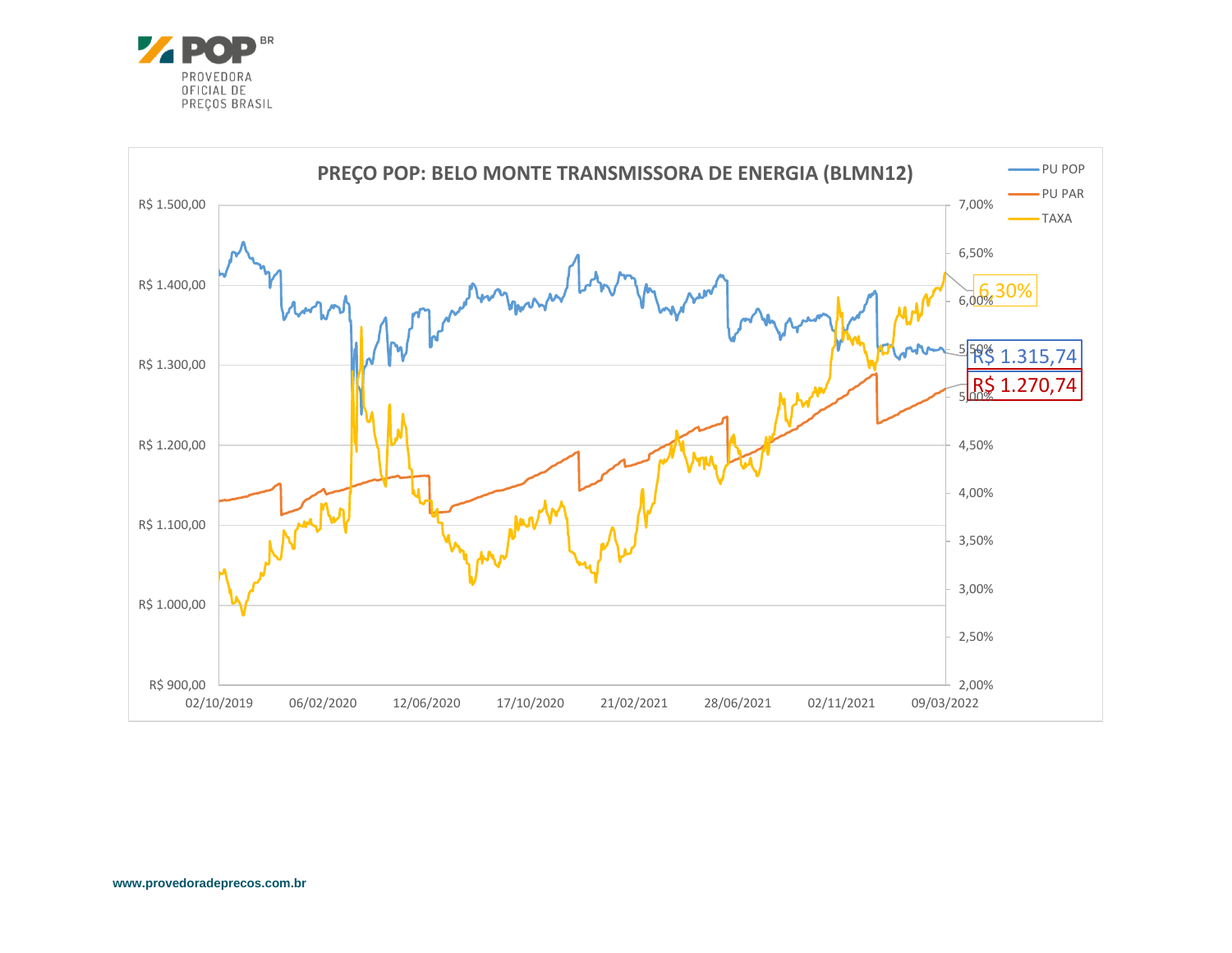

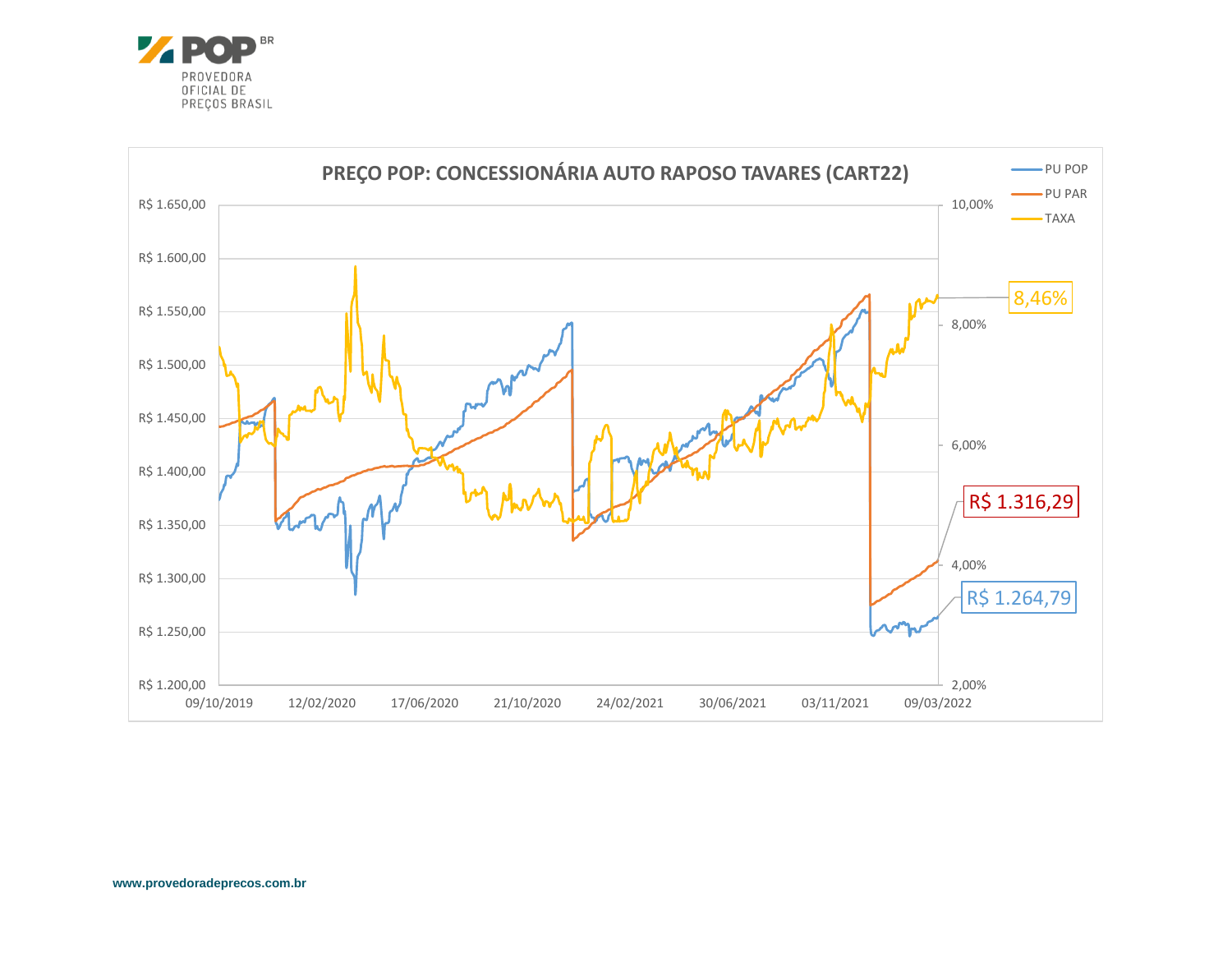

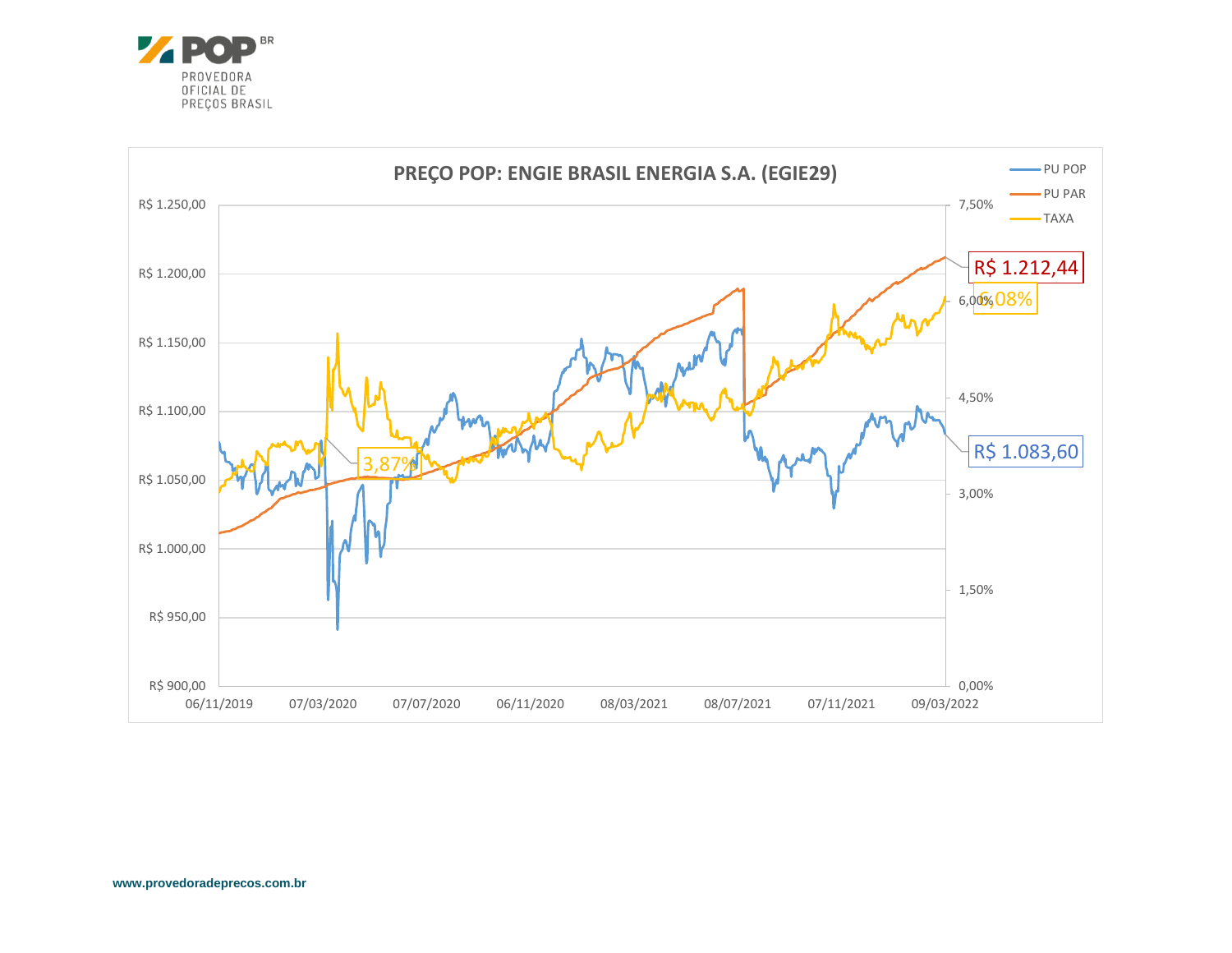

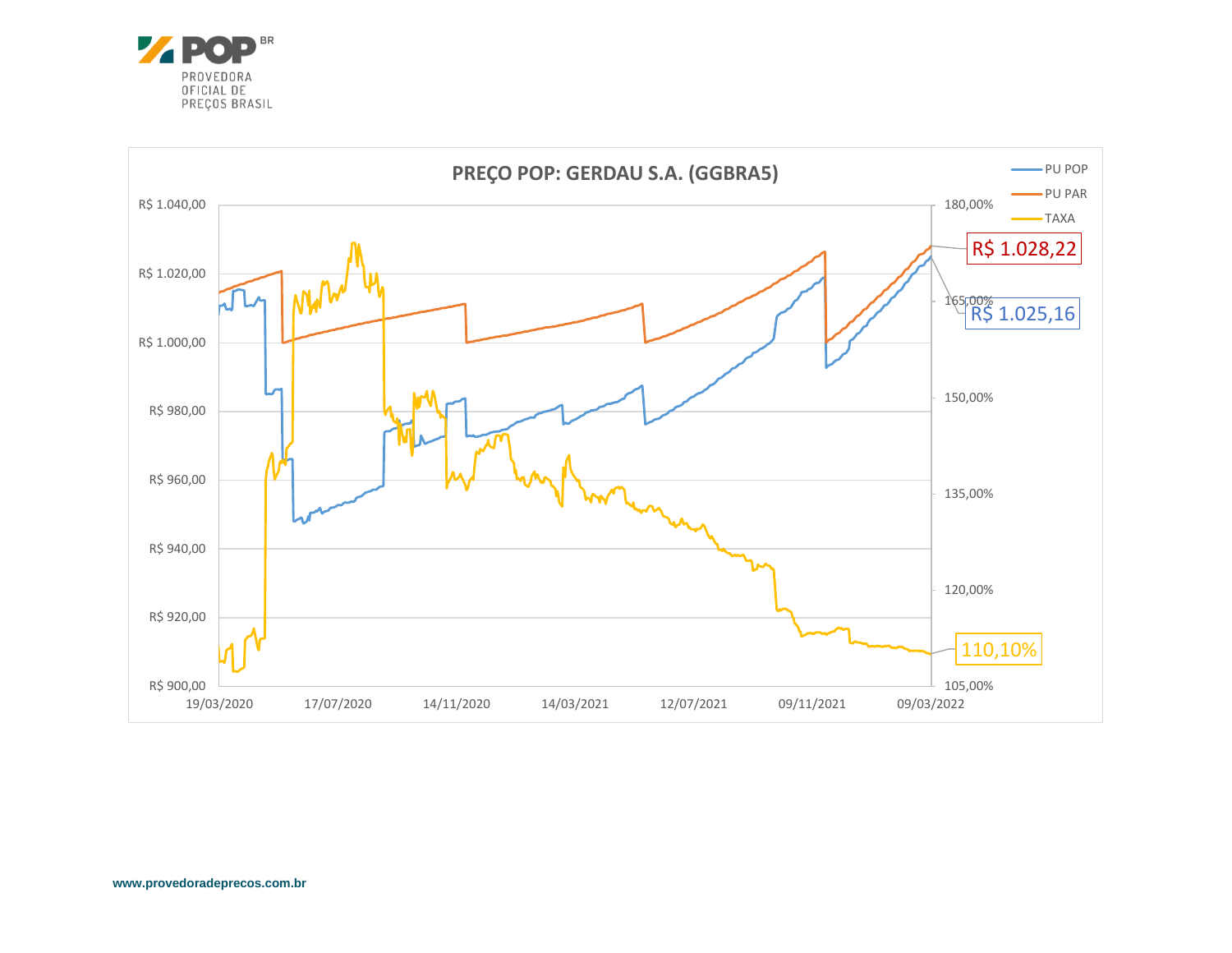

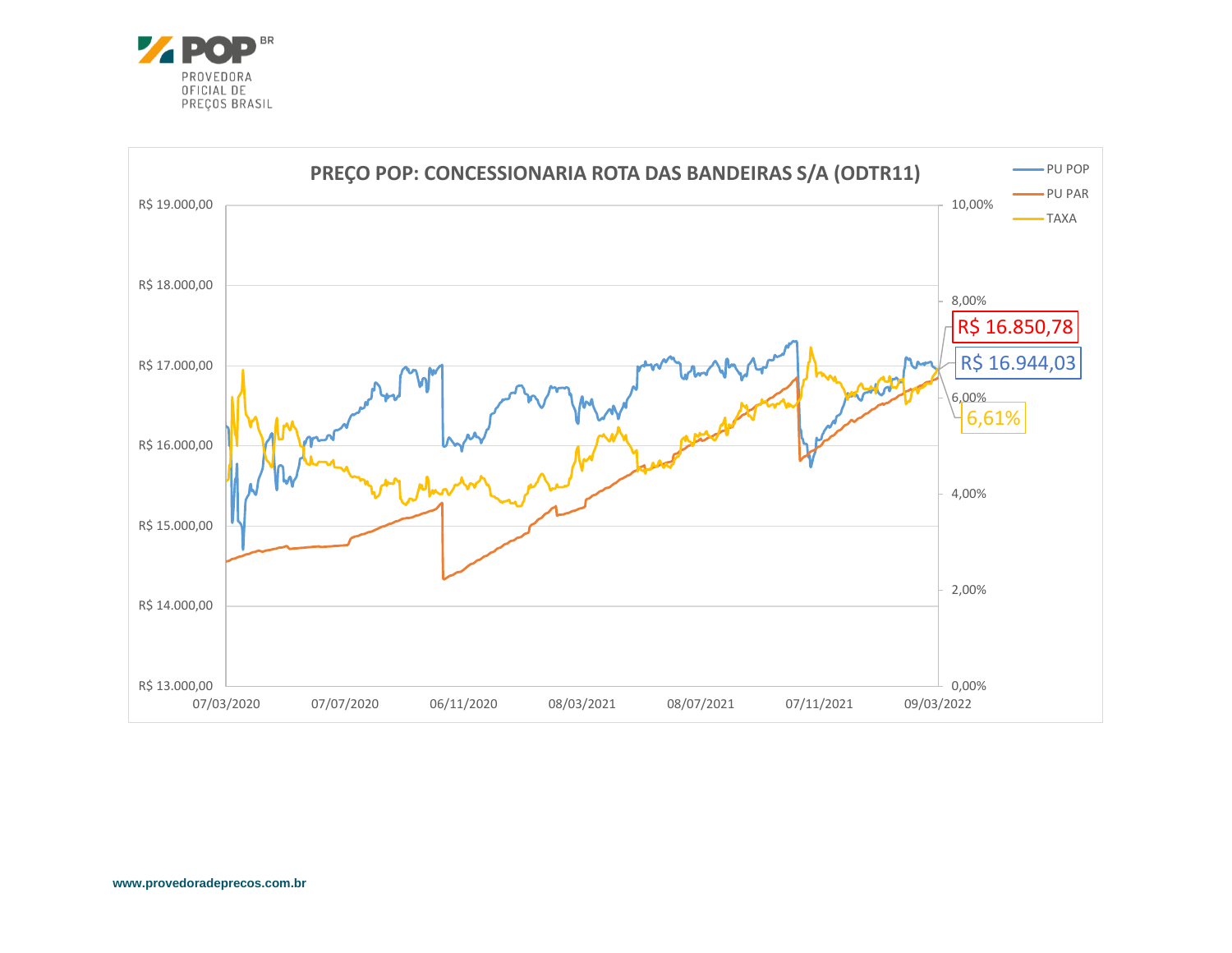

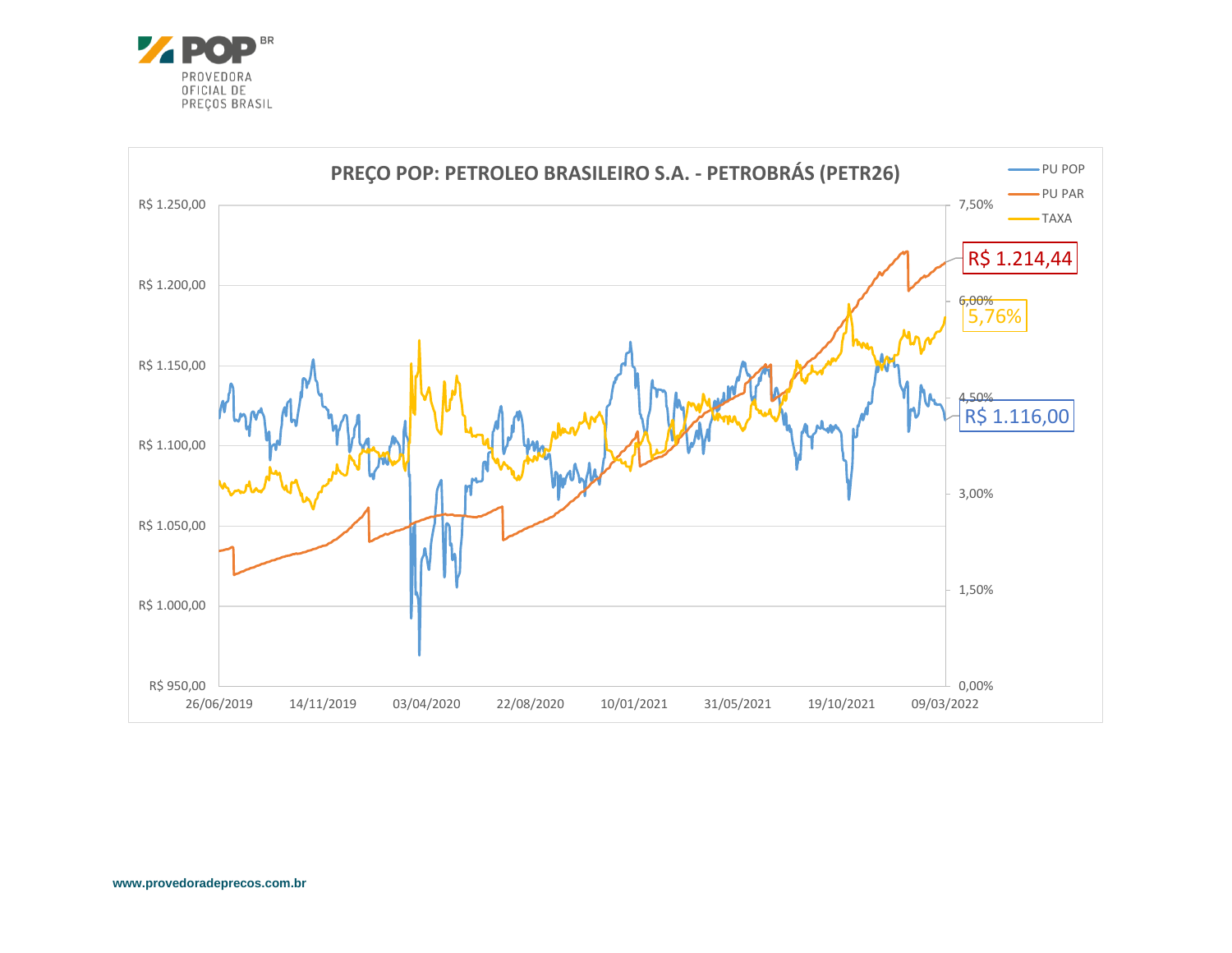

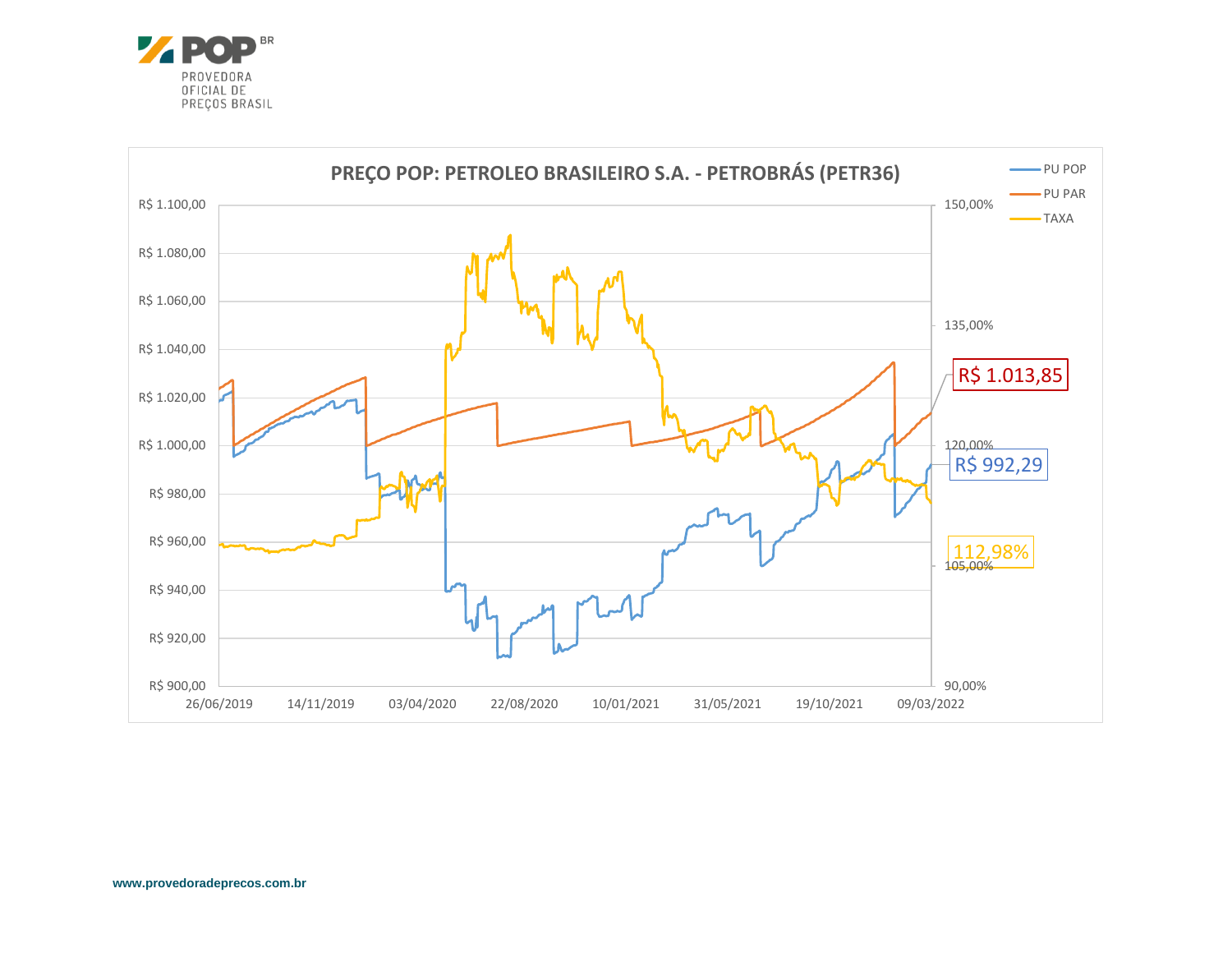

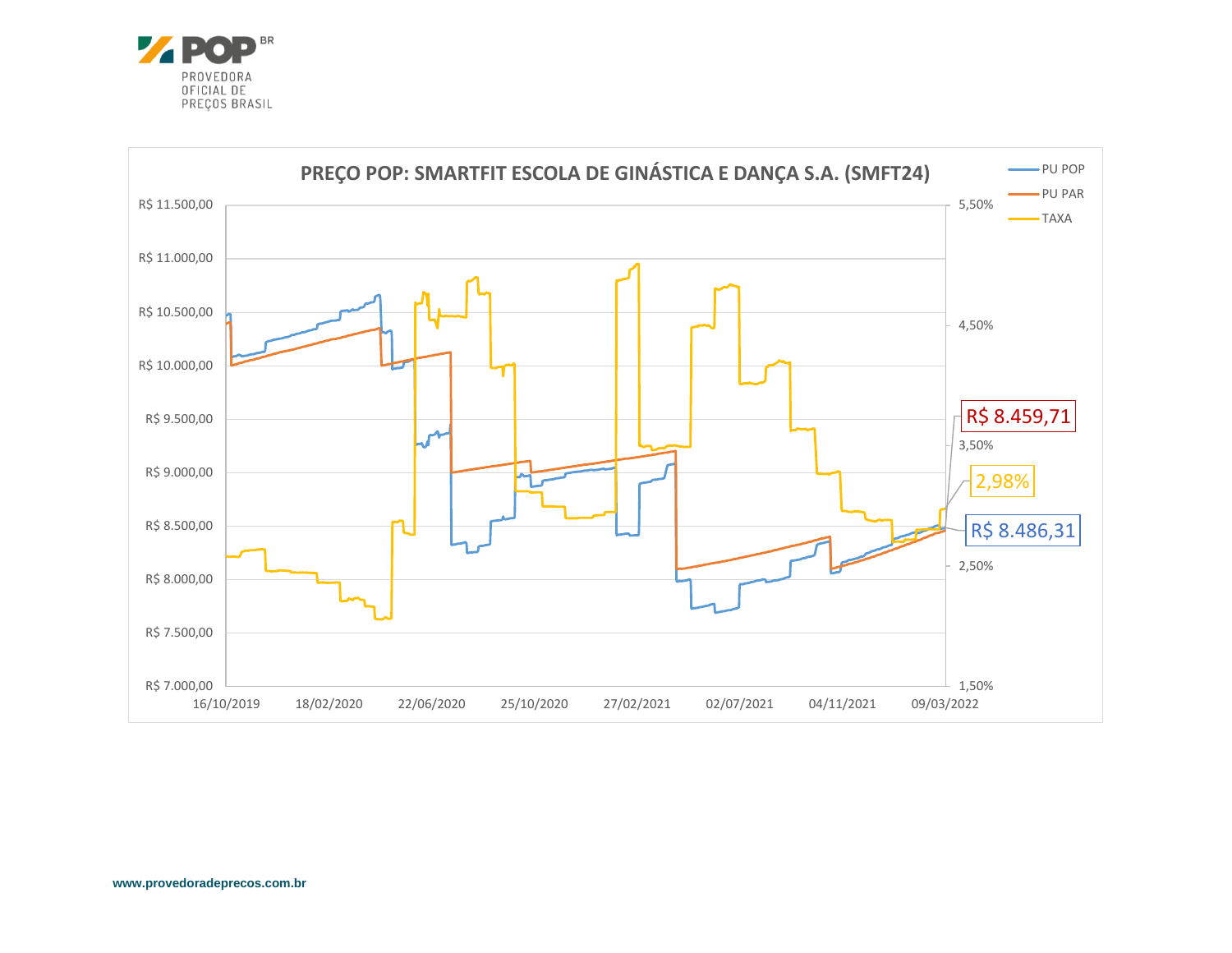

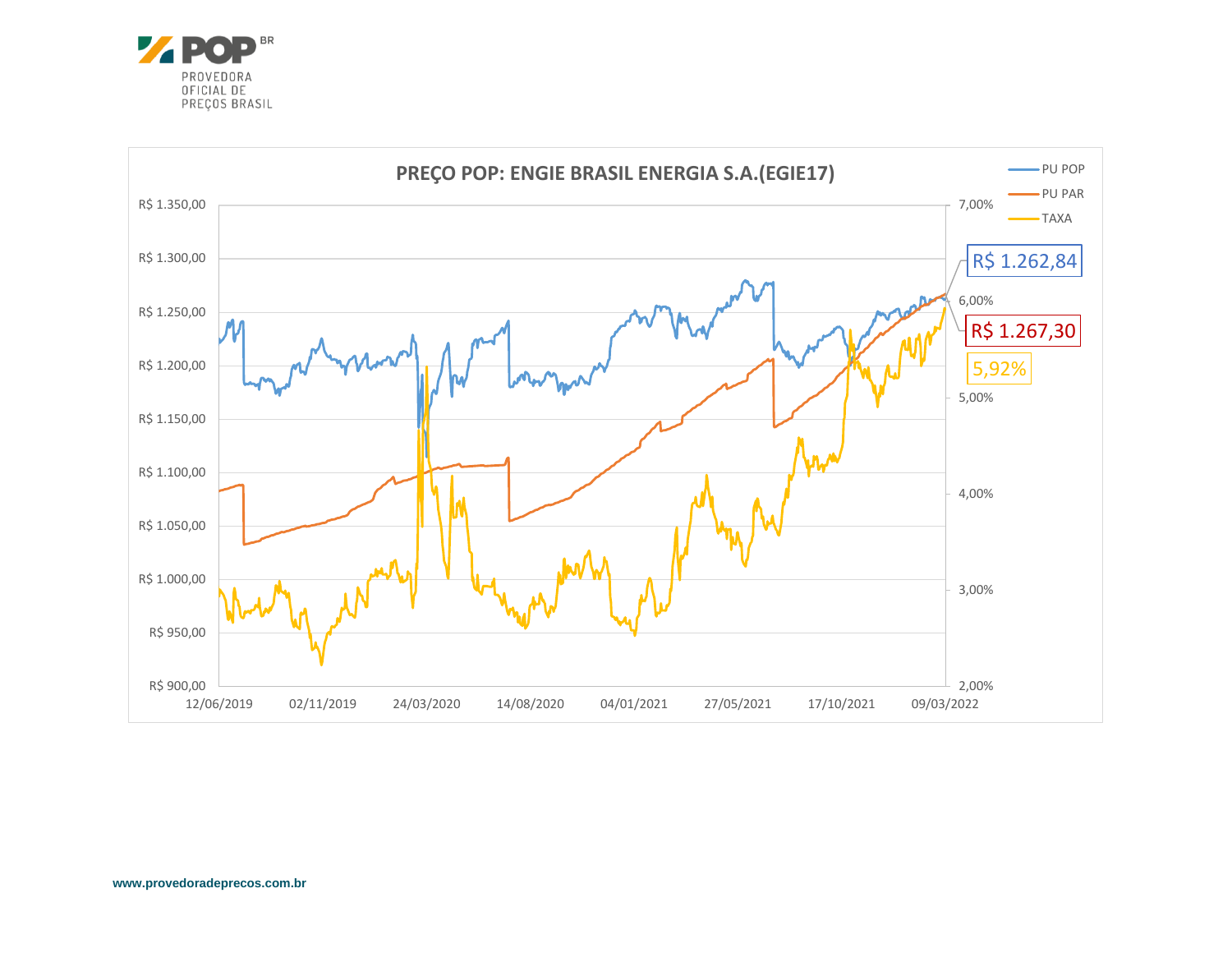

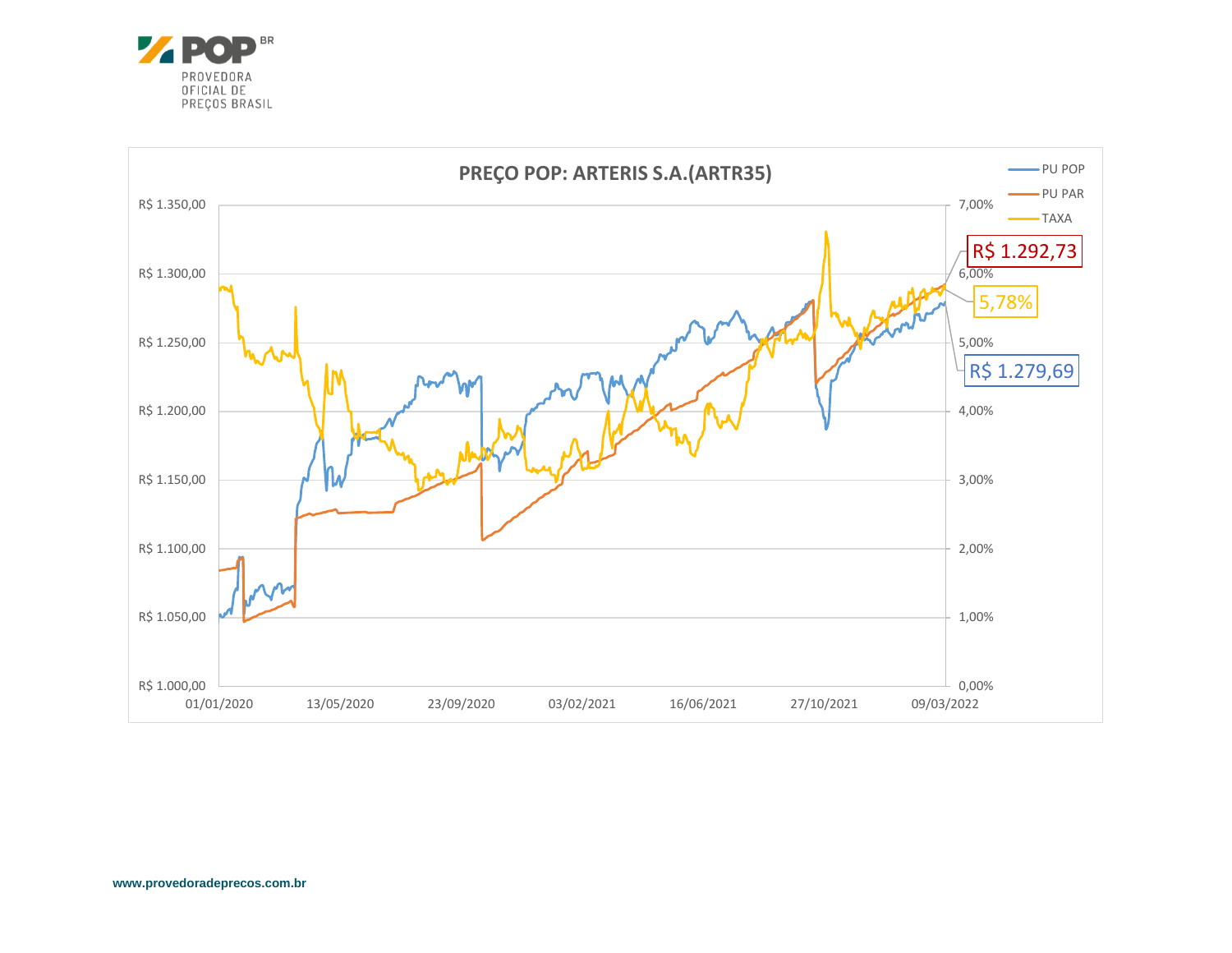

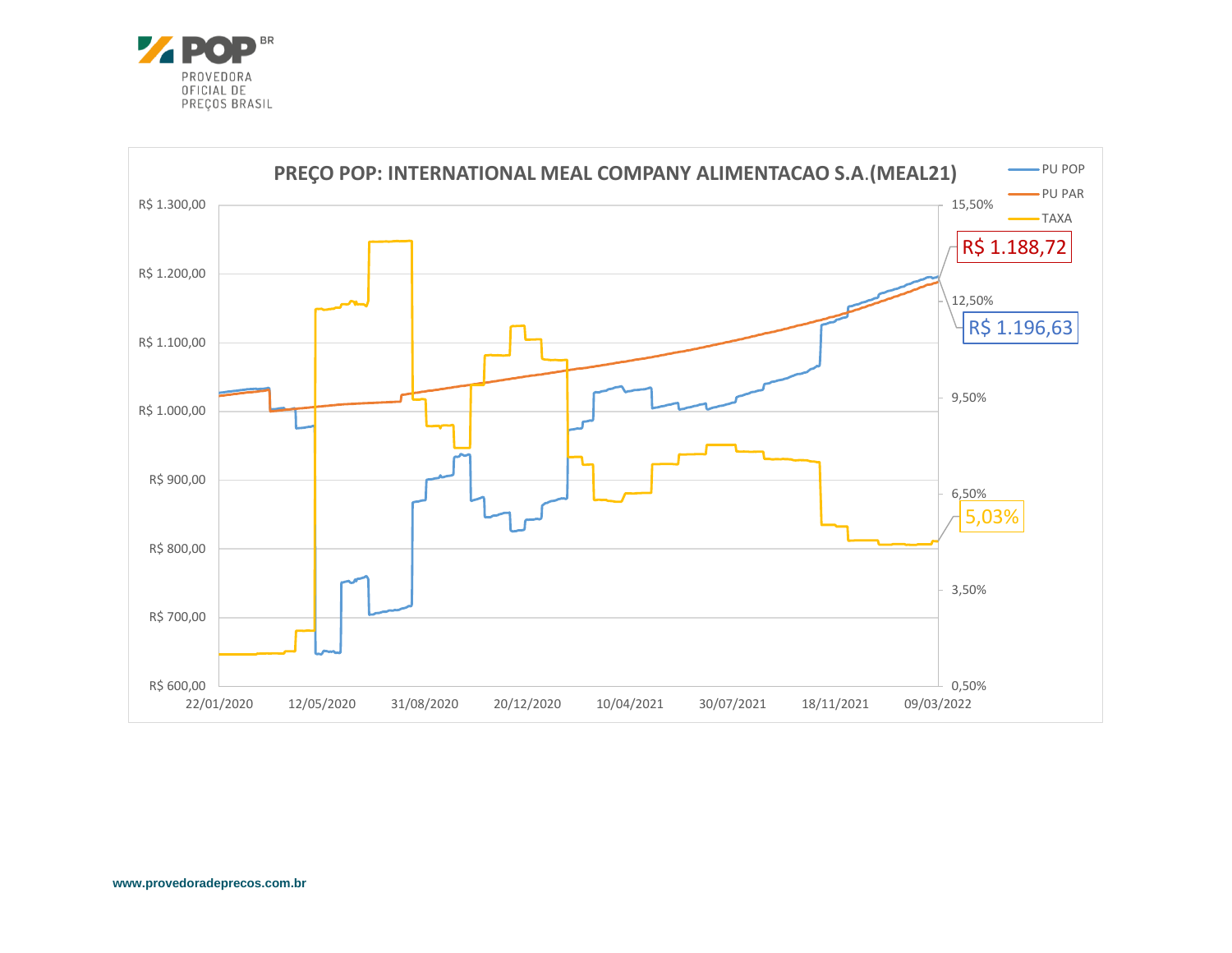

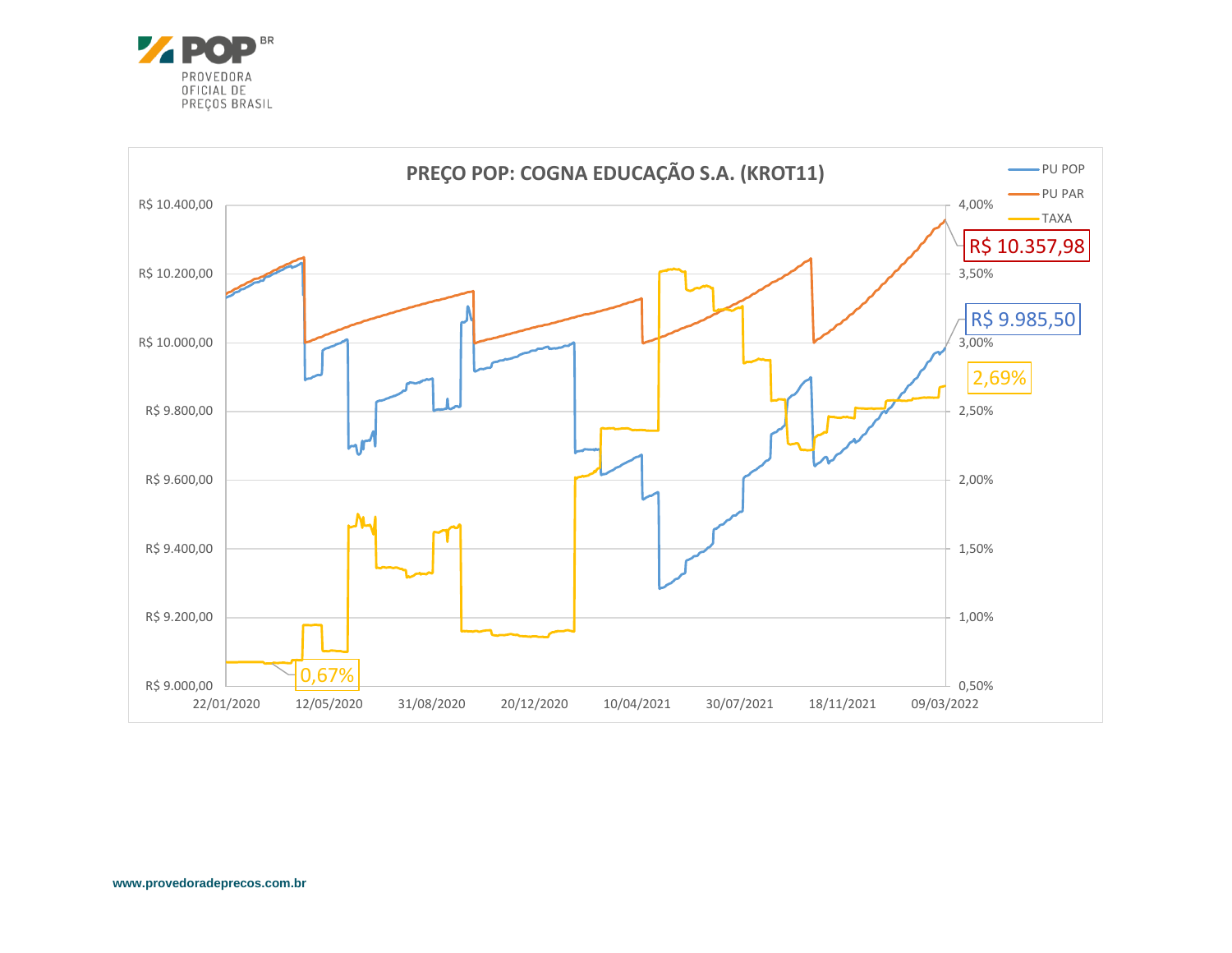

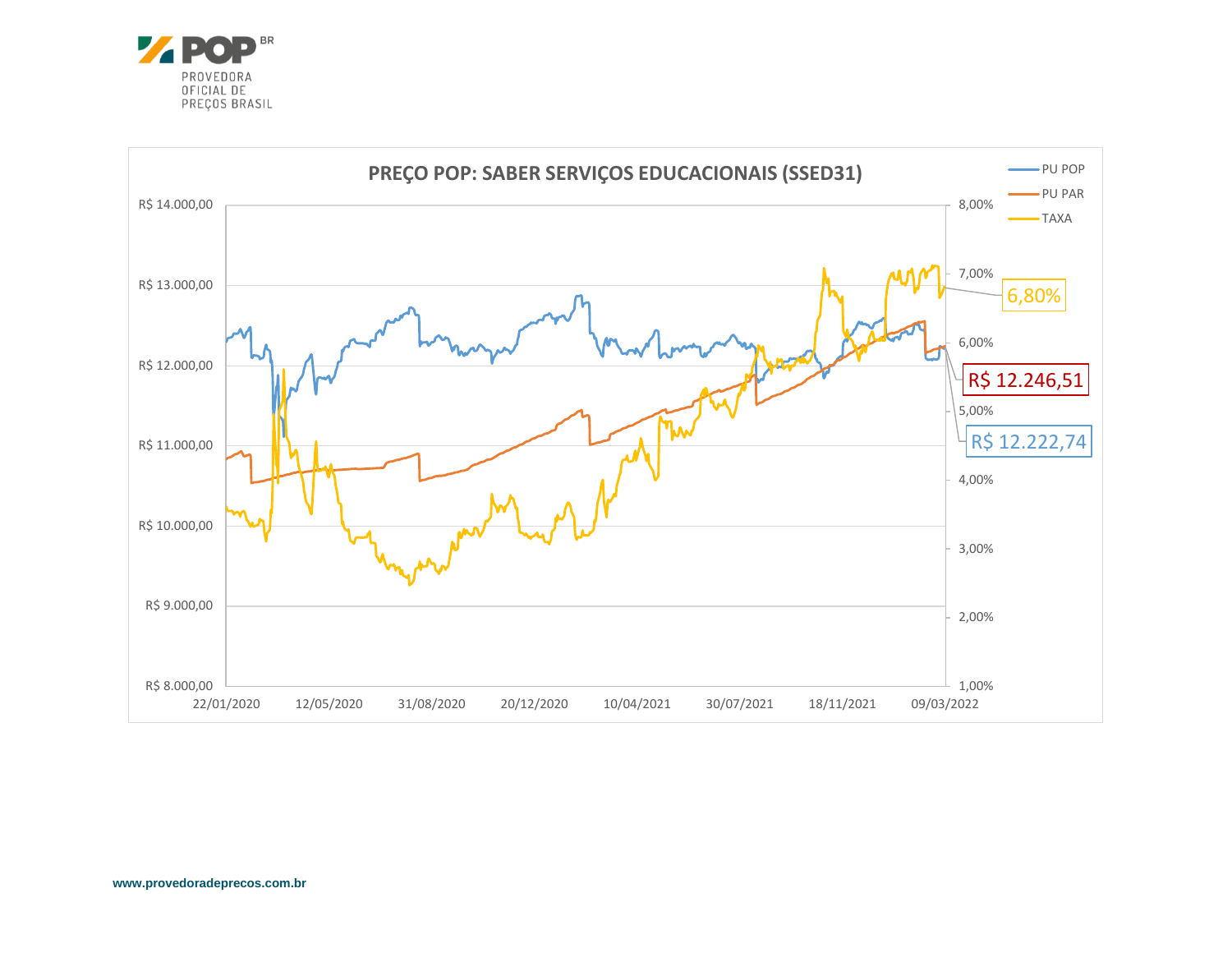

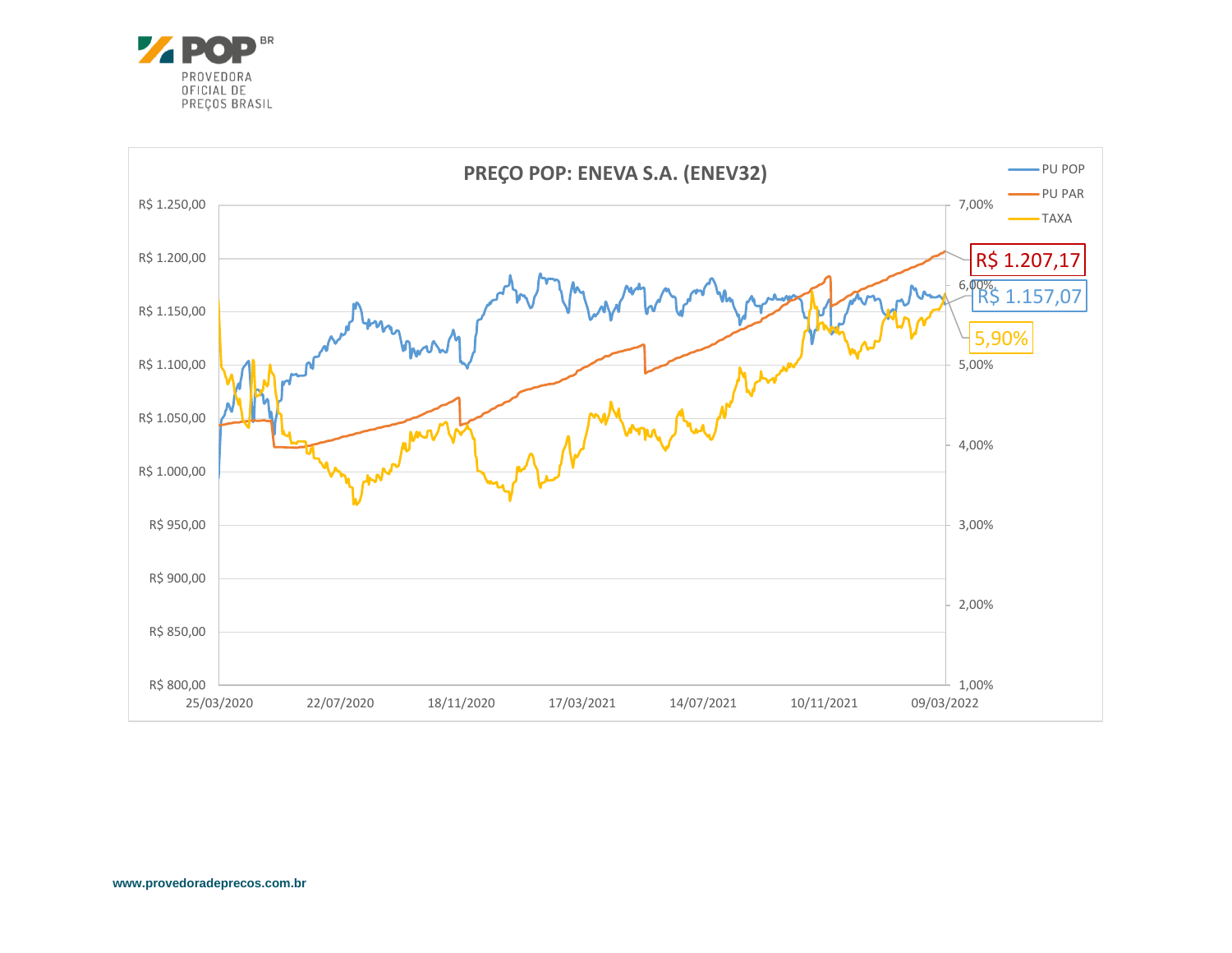

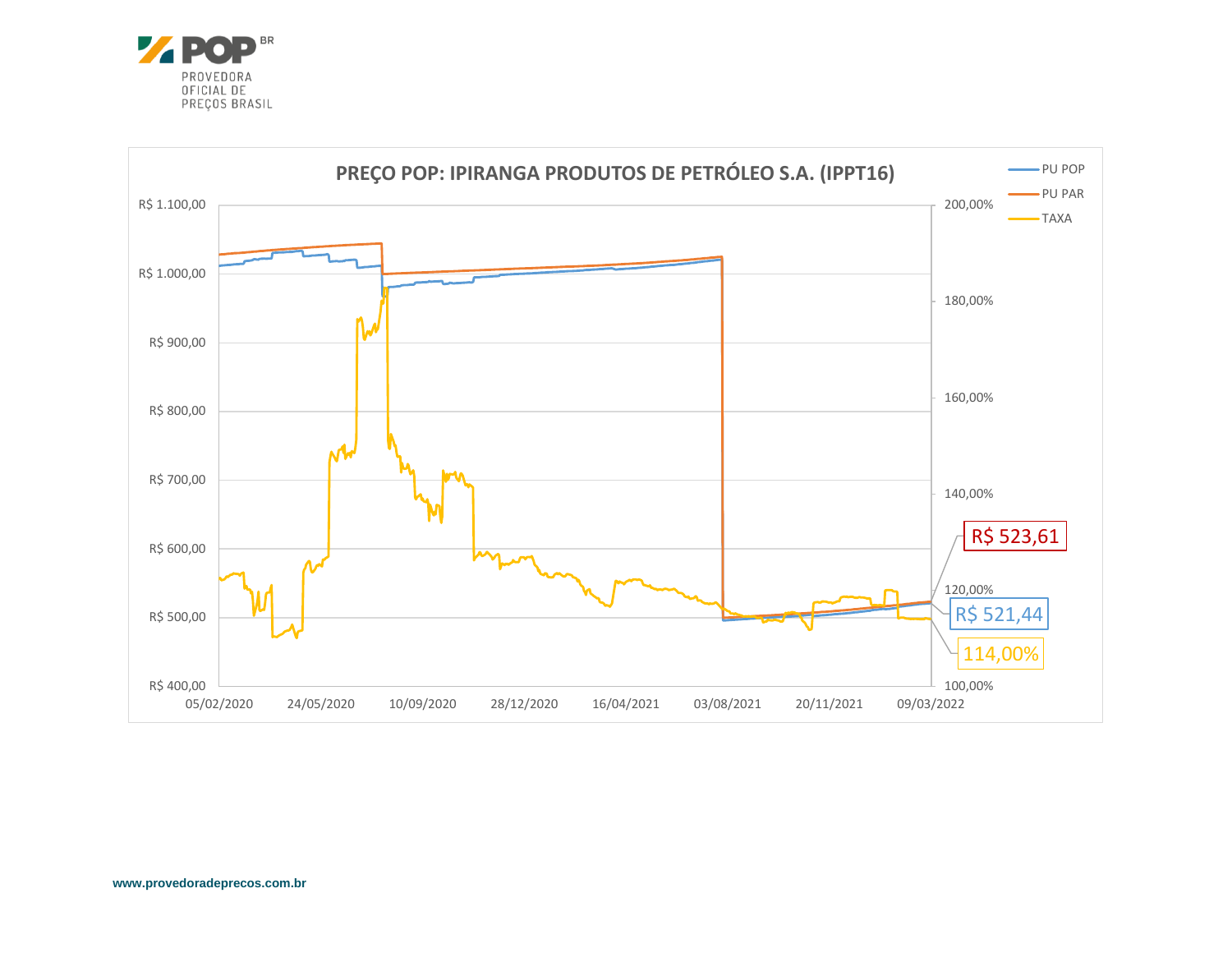

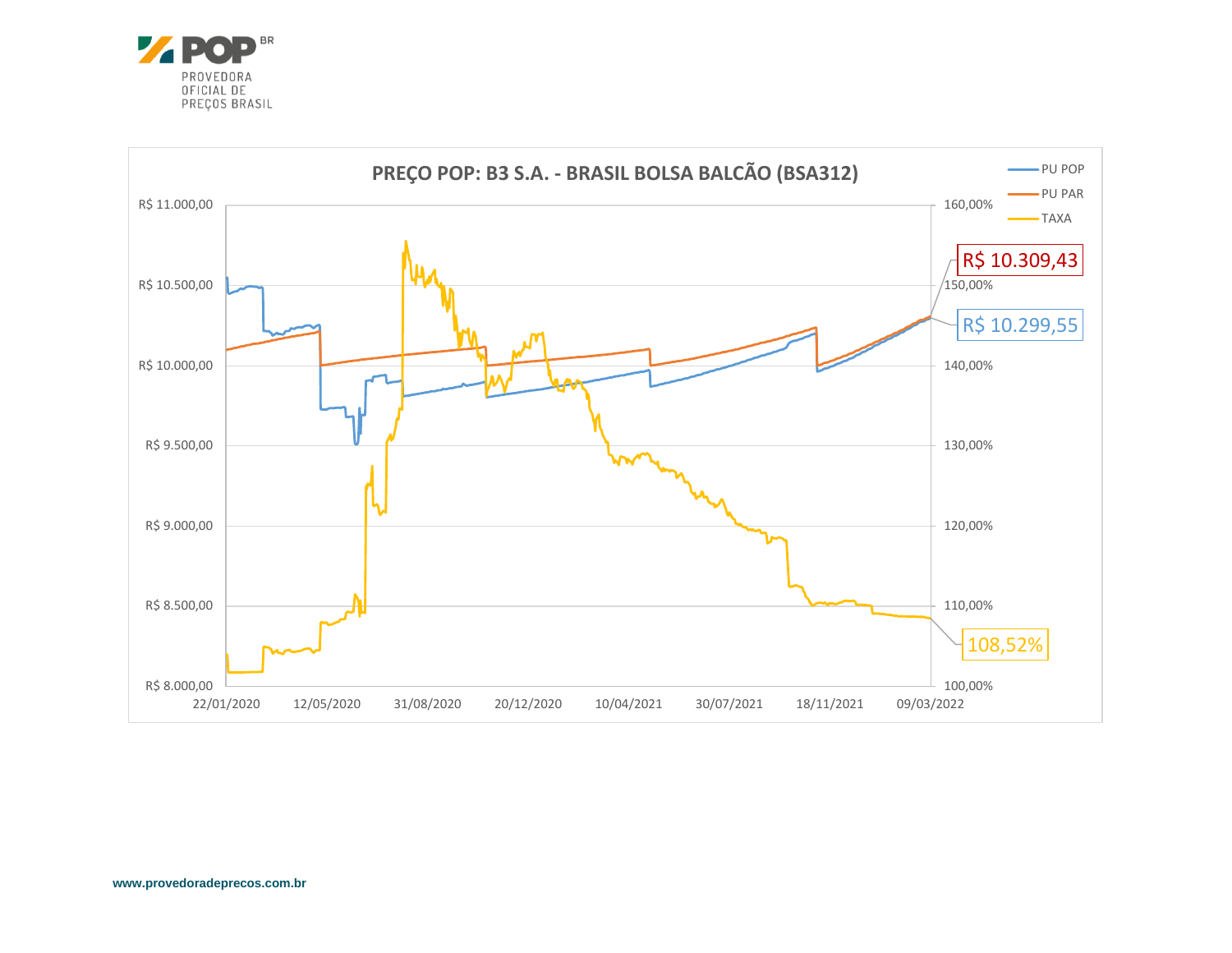

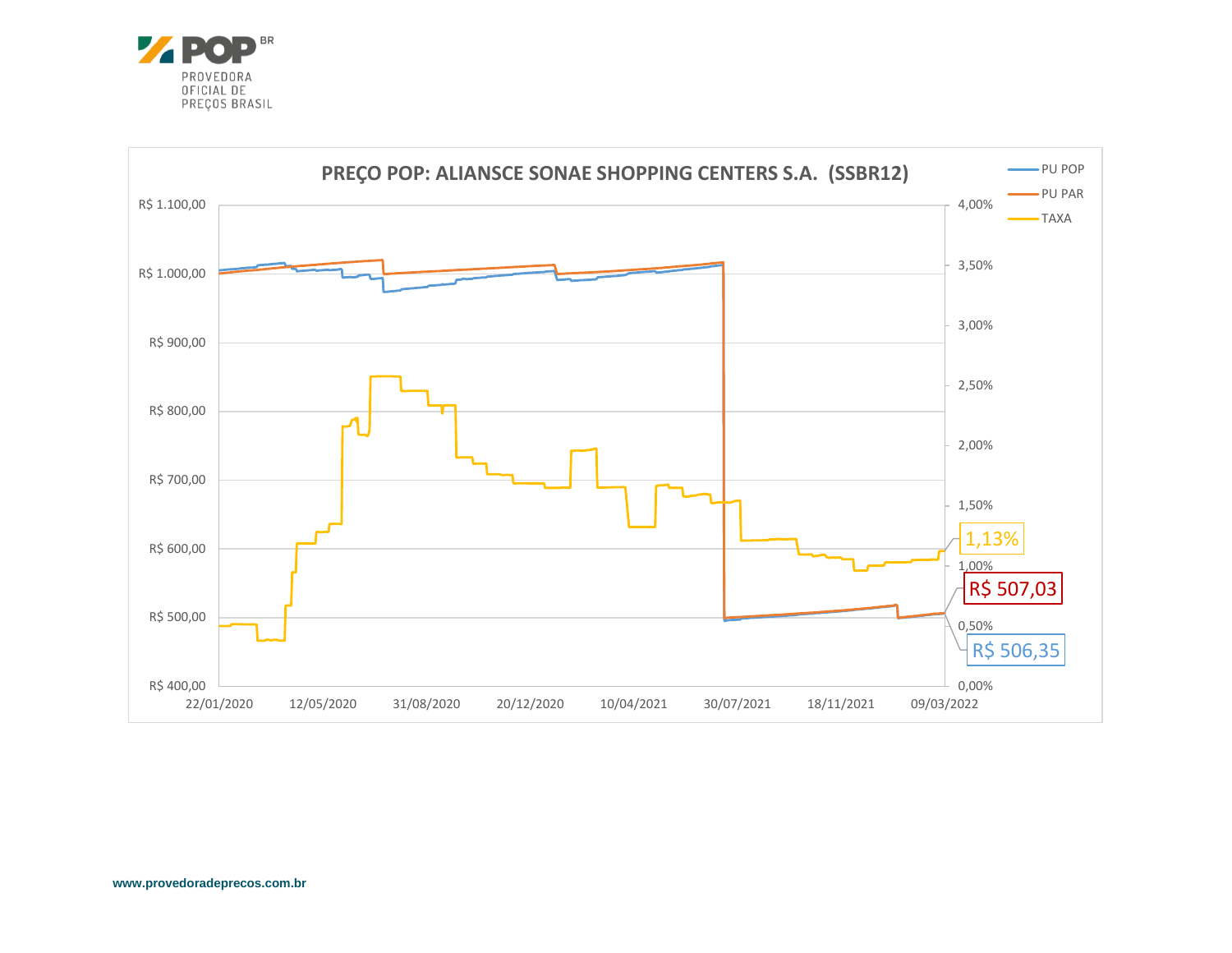

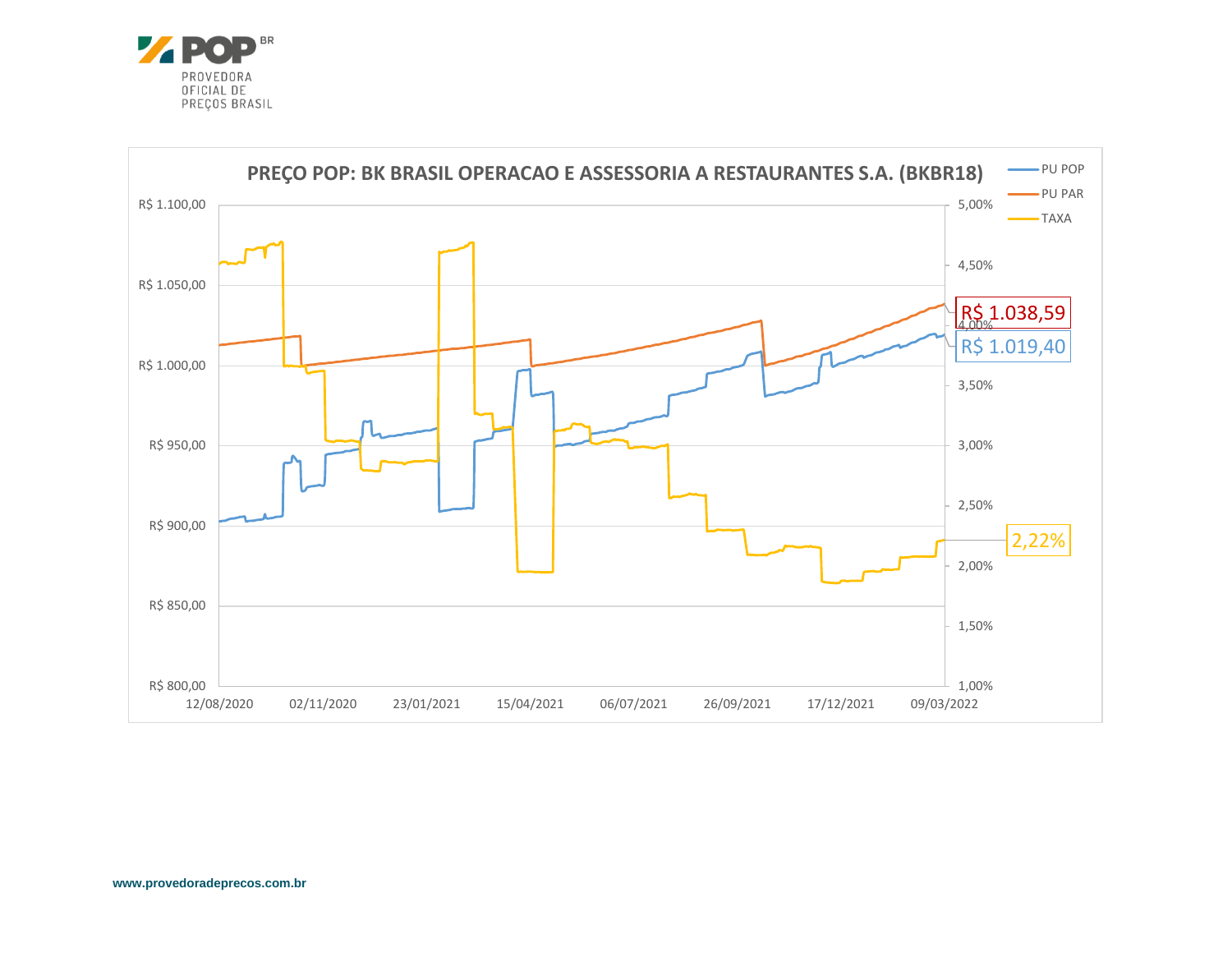

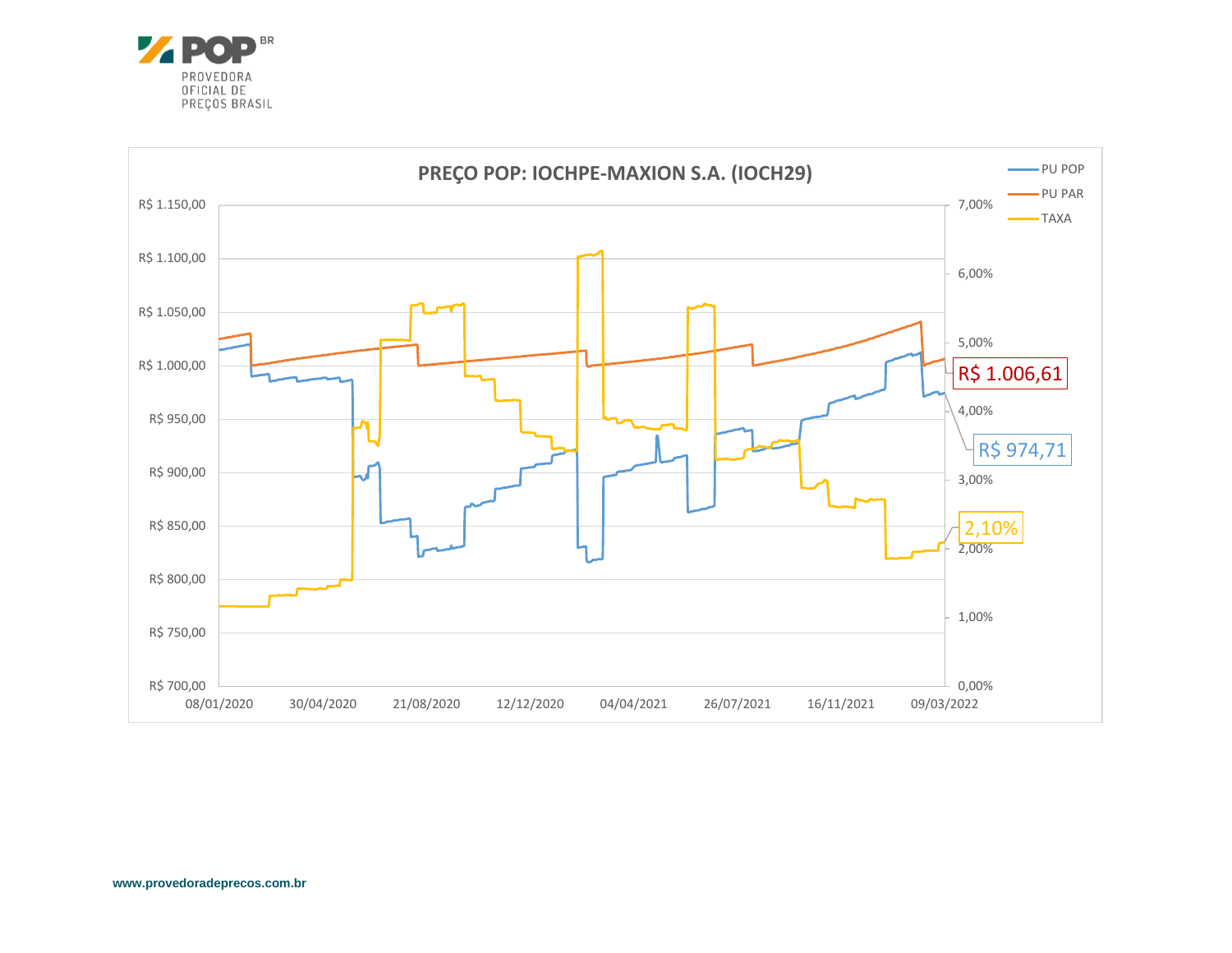![](_page_19_Picture_0.jpeg)

![](_page_19_Figure_1.jpeg)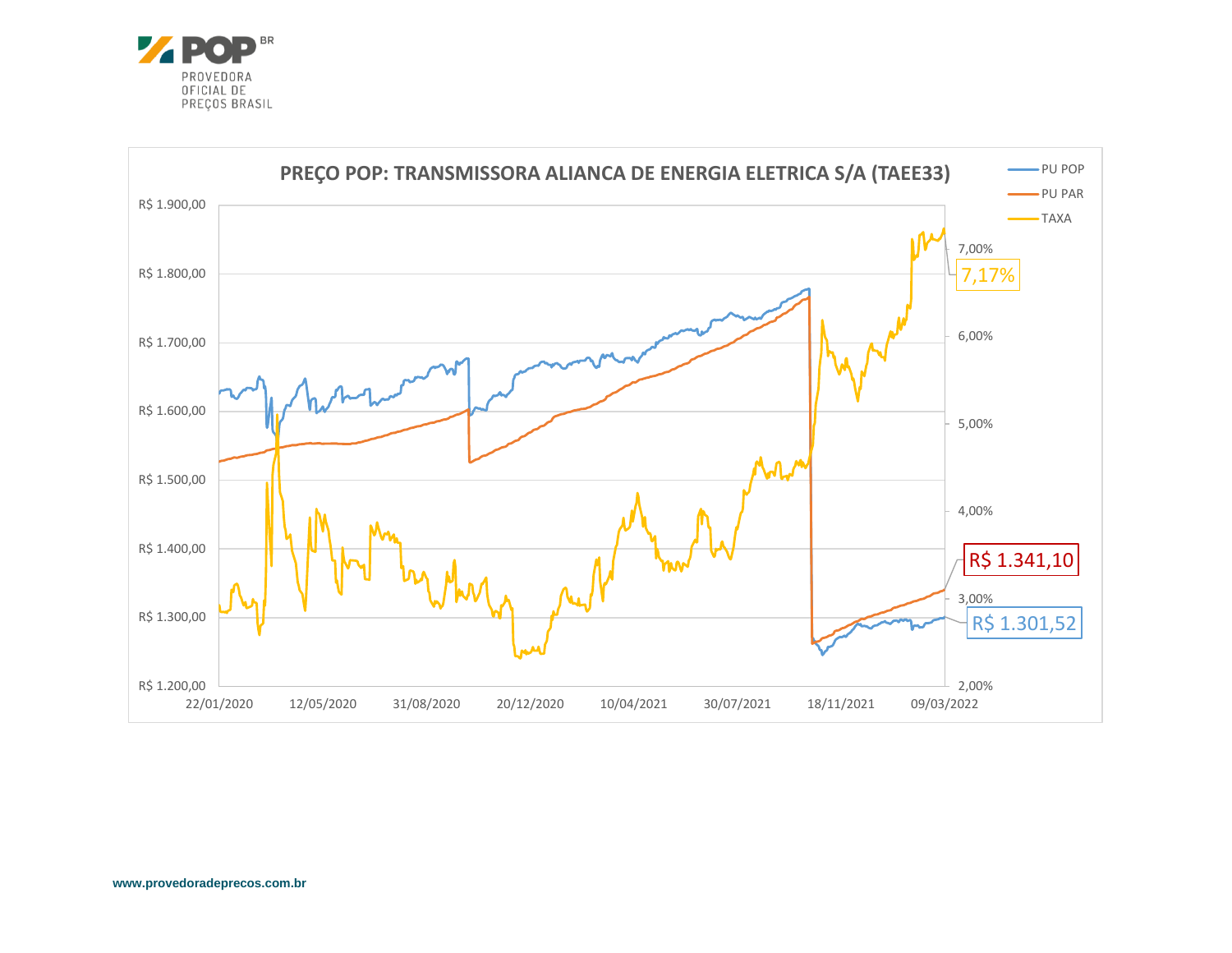![](_page_20_Picture_0.jpeg)

![](_page_20_Figure_1.jpeg)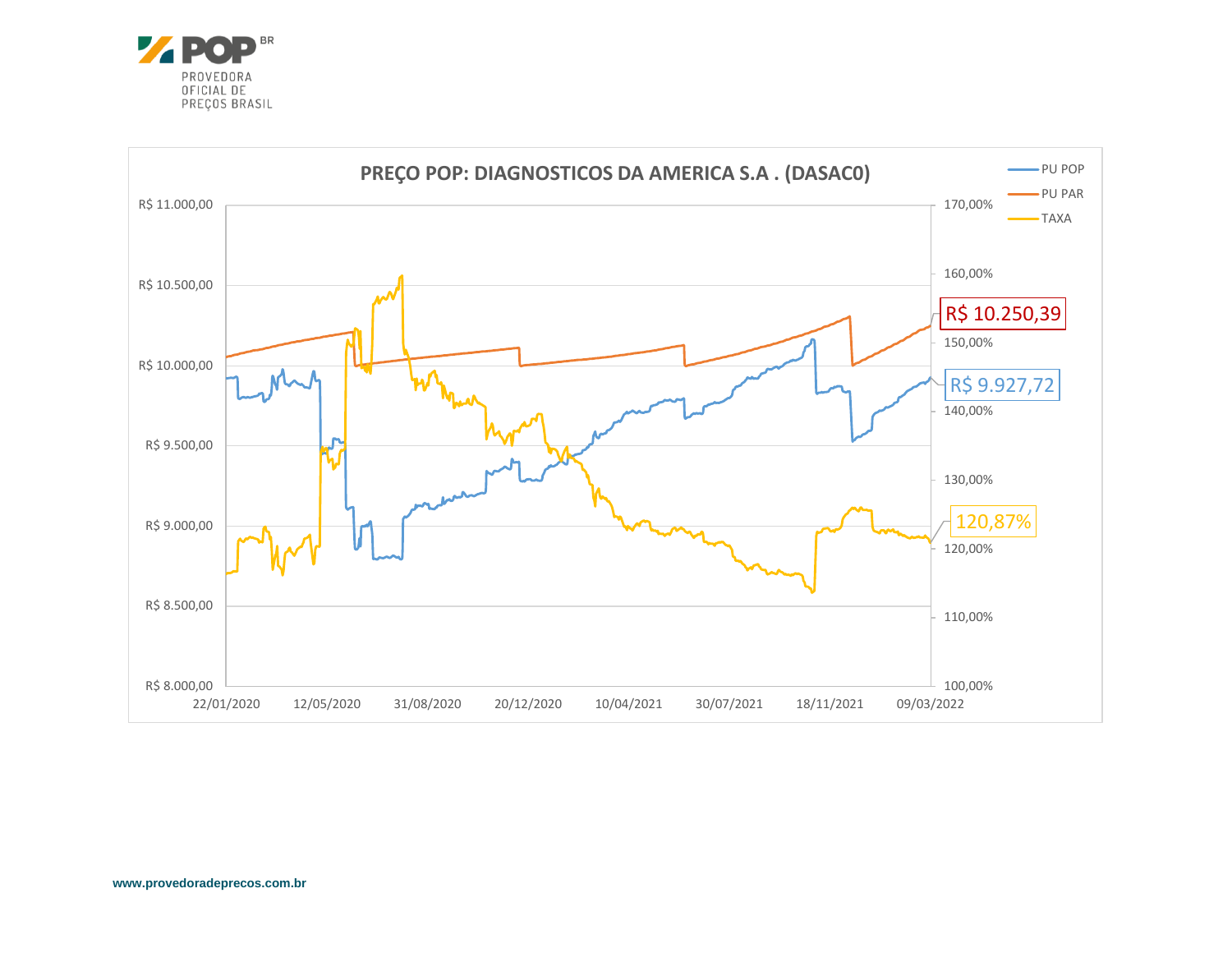![](_page_21_Picture_0.jpeg)

![](_page_21_Figure_1.jpeg)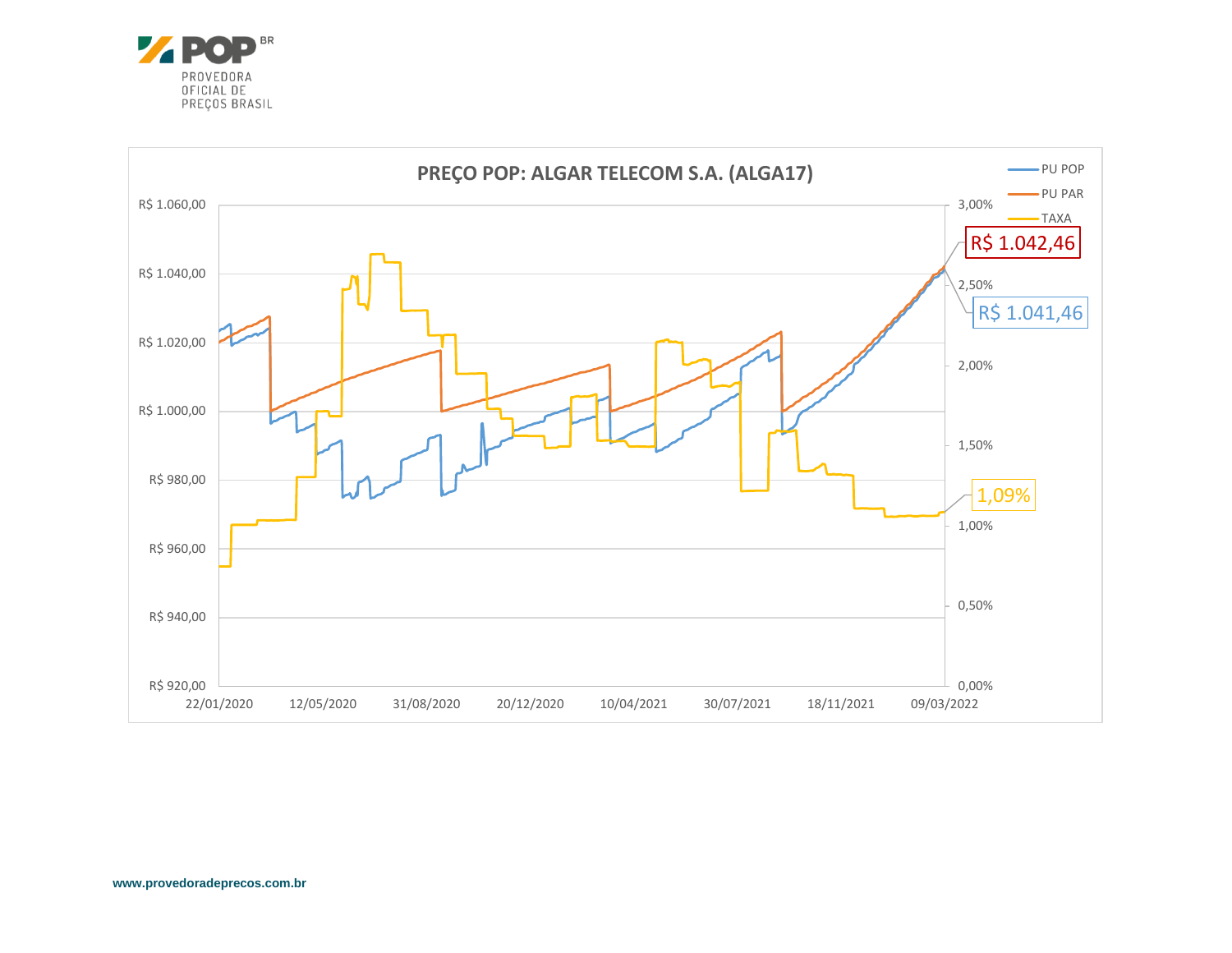![](_page_22_Picture_0.jpeg)

![](_page_22_Figure_1.jpeg)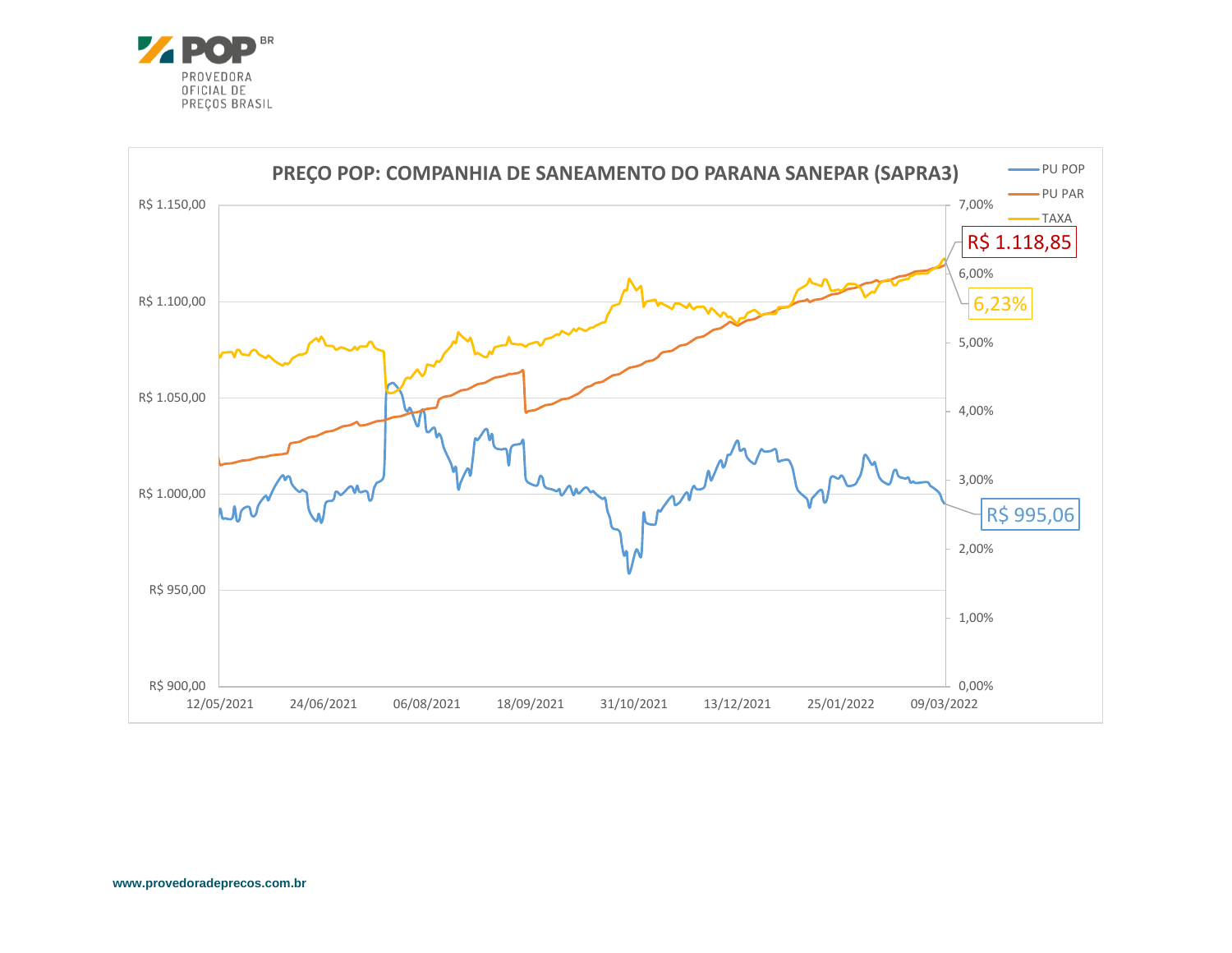![](_page_23_Picture_0.jpeg)

![](_page_23_Figure_1.jpeg)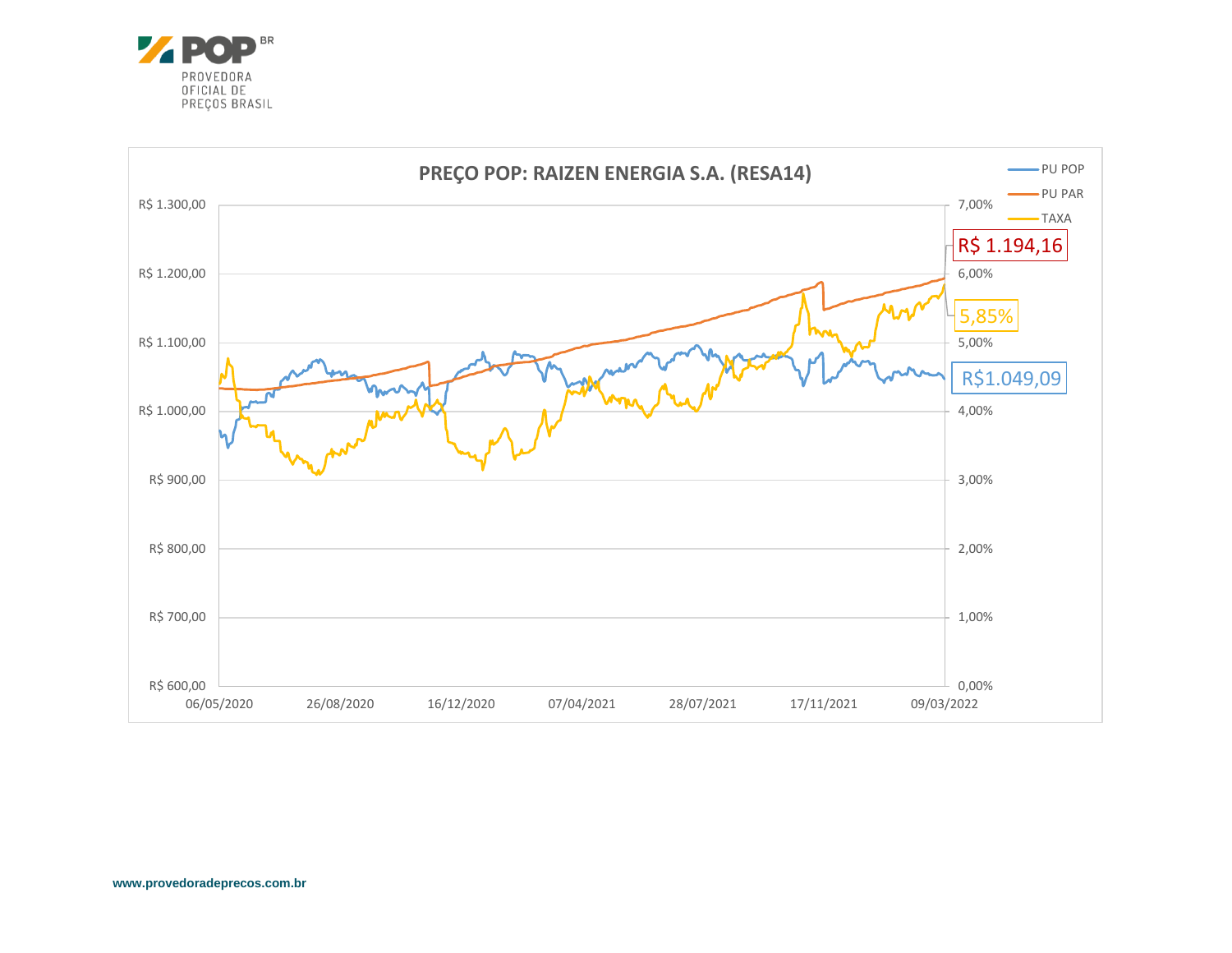![](_page_24_Picture_0.jpeg)

![](_page_24_Figure_1.jpeg)